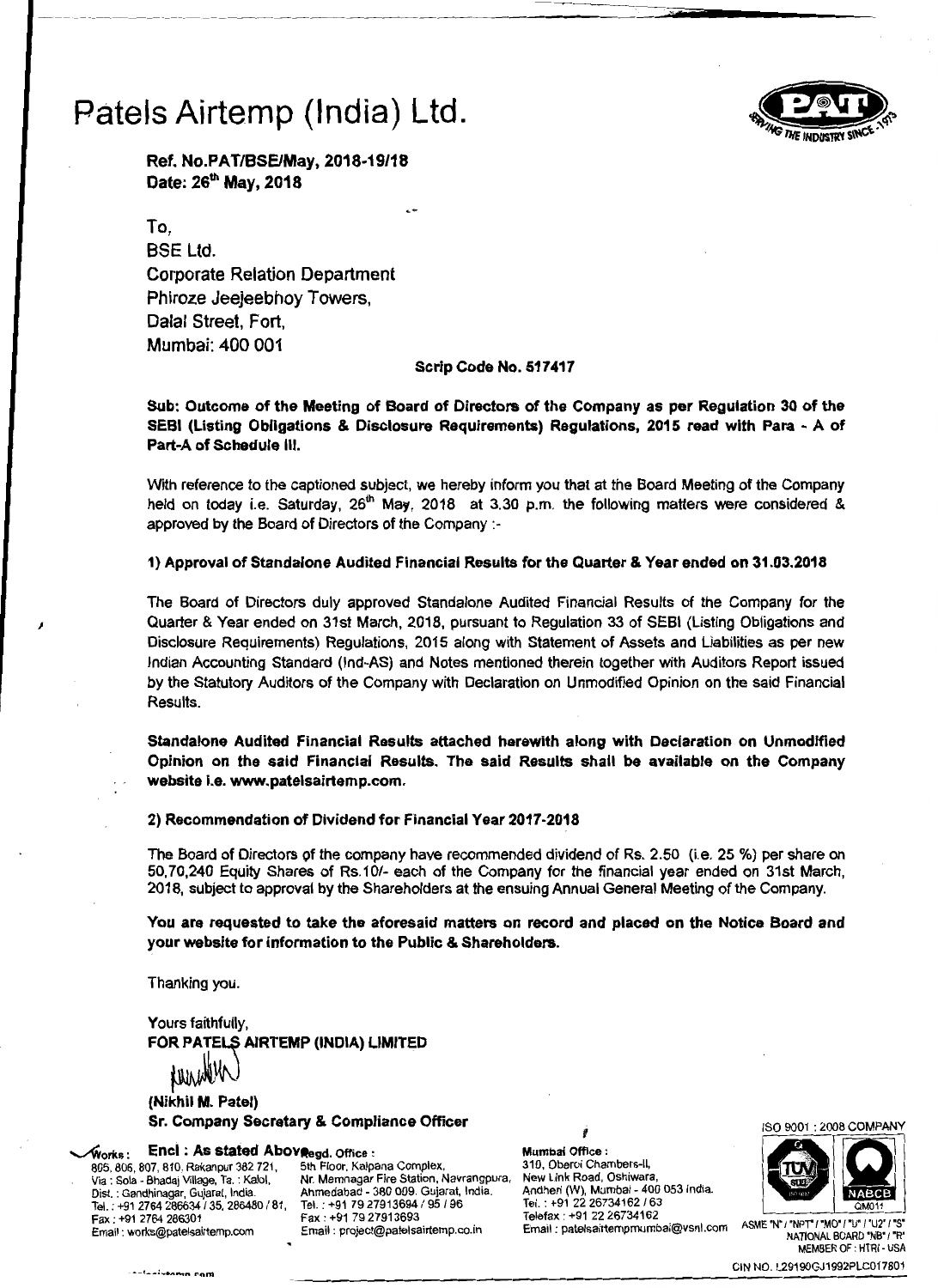

### STATEMENT OF STANDALONE AUDITED FINANCIAL RESULTS FOR THE QUARTER AND YEAR ENDED 31ST MARCH, 2018

|             |                                                                                     |               |              |              | (Rs. in Lakhs except EPS) |                |
|-------------|-------------------------------------------------------------------------------------|---------------|--------------|--------------|---------------------------|----------------|
|             |                                                                                     | Quarter ended |              |              | Year ended                |                |
| Sr.<br>INo. | <b>Particulars</b>                                                                  | 31/03/2018    | 31/12/2017   | 31/03/2017   | 31/03/2018                | 31/03/2017     |
|             |                                                                                     | (Audited)     | (Unaudited)  | (Audited)    | (Audited)                 | (Audited)      |
| 1           | Income                                                                              |               |              |              |                           |                |
|             | a) Total Revenue from Operations                                                    | 5595.25       | 5002.57      | 5856.54      | 15938.44                  | 14860.71       |
|             | b) Other Income                                                                     | 12.60         | 9.20         | 14.60        | 42.85                     | 50.70          |
|             | Total Income (a+b)                                                                  | 5607.85       | 5011.77      | 5871.14      | 15981.29                  | 14911.41       |
| 2           | <b>Expenses</b>                                                                     |               |              |              |                           |                |
|             | a) Cost of Materials consumed                                                       | 2402.03       | 2526.21      | 1915.45      | 10067.41                  | 7411.08        |
|             | b) Purchase of stock-in-trad                                                        | 60.03         | 63.03        | 127.20       | 361.06                    | 442.57         |
|             | c) Changes in inventories of finished goods, work-in-progess and stock-<br>in-trade | 884.24        | 383.43       | 1252.51      | (2155.80)                 | (705.02)       |
|             | d) Employee benefits expense                                                        | 231.74        | 220.08       | 233.30       | 837.69                    | 785.43         |
|             | e) Depreciation and amortisation expenses                                           | 65.15         | 64.68        | 75.59        | 259.40                    | 258.16         |
|             | f) Labour Charges                                                                   | 470.24        | 481.82       | 486.33       | 1742.40                   | 1416.23        |
|             | g) Excise Duty                                                                      | 0.00          | 0.00         | 482.52       | 112.70                    | 1246.11        |
|             | h) Finance Costs                                                                    | 173.06        | 135.26       | 77.30        | 485.89                    | 302.53         |
|             | i) Other Expenses                                                                   | 886.06        | 730.58       | 828.49       | 3005.61                   | 2530.10        |
|             | <b>Total Expenses</b>                                                               | 5172.55       | 4605.09      | 5478.69      | 14716.36                  | 13687.19       |
| 3           | Profit/(Loss) before execeptional items and tax (1-2)                               | 435.30        | 406.68       | 392.45       | 1264.93                   | 1224.22        |
| 4           | <b>Exceptional Items</b>                                                            | 0.00          | 0.00         | 0.00         | 0.00                      | 0.00           |
| Б           | Profit / (Loss) before tax (3+/-4)                                                  | 435.30        | 406.68       | 392.45       | 1264.93                   | 1224.22        |
| 6           | <b>Tax Expenses</b>                                                                 | 119.03        | 162.58       | 127.55       | 403.78                    | 433.03         |
| 7           | Net Profit / (Loss) for the period (5+/-6)                                          | 316.27        | 244.10       | 264.90       | 861.15                    | 791.19         |
| 8           | Other Comprehensive Income (Net of income tax)                                      |               |              |              |                           |                |
|             | a) Items that will not be reclassified to profit or loss                            | (12.69)       | (0.30)       | 0.11         | (13.59)                   | (0.79)         |
|             | b) Items that will be reclassified to                                               |               |              |              |                           |                |
|             | Total other comprehensive income (Net of income tax)                                | (12.69)       | (0.30)       | 0.11         | (13.59)                   | (0.79)         |
| 9           | Total comprehensive income for the period (7 +/- 8)                                 | 303.58        | 243.80       | 265.01       | 847.56                    | 790.40         |
| 10          | Paid-up equity share capital (face value of Rs. 10/- per share)                     | 507.02        | 507.02       | 507.02       | 507.02                    | 507.02         |
| 11          | Reserves excluding revaluation reserves                                             |               |              |              | 6895.28                   | 6200.28        |
| 12          | Earning Per Share (EPS) of Rs. 10/- each (Not Annualised)                           |               |              |              |                           |                |
|             | a) Basic (Rs.)<br>b) Diluted (Rs.)                                                  | 6.24<br>6.24  | 4.81<br>4.81 | 5.24<br>5.24 | 16.98<br>16.98            | 15.60<br>15.60 |

Notes:

I

1 The above results for the Quarter and Year ended 31st March, 2018 have been reviewed by the Audit Committee and approved by the Board of Directors in their respective meetings held on 26th May. 2018.

2 The Company has adopted Indian Accounting Standards (Ind AS) on 1st April, 2017 with transition date as 1st April, 2016 and accordingly the Financial sults of the Company have been prepared in accordance with Ind AS as notified by MCA pursuant to Section 133 of the<br>Companies Act, 2013 read with Rule -3 of the Companies (Indian Accounting Standards) Rules, 2015 Standards) Amendment Rules, 2016 and in terms of Regulation 33 of SEBI Listing Regulations, 2015 and SEBI Circular dated 5th July, 2016.

- 3 The format of the above results as prescribed in SEBI's Circular CIR/CFD/CMD/15/2015 dated 30th November. 2015 has been modified to comply with the requirements of SEBl's Circular dated 5th July, 2016, Ind AS and Schedule III of the Companies Act, 2013.
- The Board of Directors, subject to the approval of the Shareholders in the ensuing Annual General Meeting, have recommended Dividend of Rs. 2.50 per share of Rs. 10/- each (25 %) on 50,70,240 Equity Shares of Rs. 10/- each for the Financial Year ended 31st March, 2018.
- 5 The statutory Auditors have carried out the audit of the above results for the quarter and year ended 31st March, 2018 and have issued Audit Report with Unmodified Opinion on the same.
- Figures for the last Quarters ended 31st March, 2018 and 31st March, 2017 represent the balancing figures between the audited figures for the 'full Financial Year upto 31st March, 2018 and 31st March, 2017 and Unaudited year to date figures for the nine months upto 31st December. 2017 and 31 st December. 2017 resoectivelv. 7 Previous years/period's figure have been regrouped/rearranged wherever nacessary.
- 
- As the Company has only one reportable segment i.e. Engineering, the disclosure requirements under Regulation 33 of SEBI (Listing  $\left(\frac{1}{2},\frac{1}{2}\right)$  ( $\left(\frac{1}{2},\frac{1}{2}\right)$ ) (RAM) Obligatios & Disclosures Requirements) Regulation, 2015 and in terms of Ind AS-108 on "Segment Reporting" are not applicable
- 9 Post the applicability of Goods and Service Tax (GST) with effect from 1st July, 2017, Revenue from Operations are disclosed Net of GST, whereas excise duty formed part of other expenses in previous period/year. Accordin for the quarter and year ended 31st March, 2018 are not comparable with the previous periods presented in the results.

Andheri (W), Mumbai - 400 053 India. Via : Sola - Bhadaj Village, Ta. : Kalol, Telefax: +91 2226734162 Tel. : +91 2764266634 f 35, 266460 f 81. Tel. : +91 *7927913694/95/96* Email: works@patelsairtemp.com

Nr. Memnagar Fire Station, Navrangpura, 1. Ahmedabad - 380 009. Gujarat, India. **2008.** Andheri (W), Mumbai - 400<br>Tel. : +91 79 27913694 / 95 / 96 **Tel. : +91 22 26734162 / 63**<br>Eax : +91 79 27913693 **Telefax : +91 22 26734162** Email: project@patelsairtemp.co.in

Regd. Office: Mumbai Office: i .............Works: 910 - Works : IMumbai Office : ۴<br>310, Oberoi Chambers-II, Sth Floor, Kalpana Complex, 310, Oberoi Chambers-II,<br>10/ Via : Sola - Bhadaj Village, Ta. : Kalol, N. Mc Memnagar Fire Station, Navrangpura, New Link Road, Oshiwa



ISO 9001 : 2006 COMPANY



Fax. : "491 / "U2" / "NPT" / "MO" / "U2" / "S"<br>"AATIONAL BOARD "NB" / "R MEMBER OF : HTRI- USA

CIN NO. L2919QGJ1992PLC017601 www.patelsairtemp.com \_\_\_\_\_\_\_\_\_\_\_\_\_\_\_\_\_\_\_\_\_\_\_\_\_\_\_\_\_\_\_\_\_----.:-----------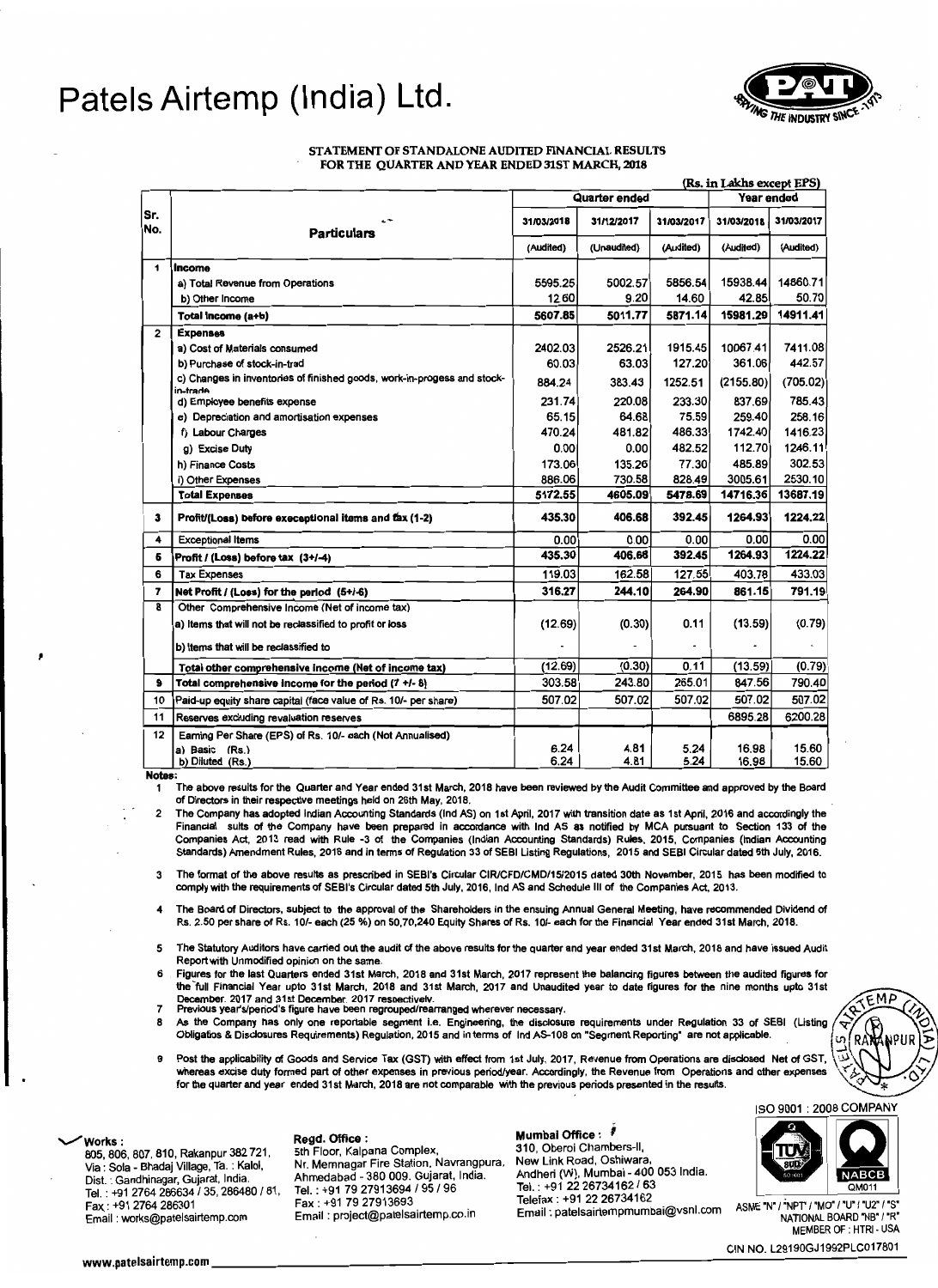

10 The reconciliation of net profit or loss for the quarter and year ended on 31st March. 2017 as prepared under Indian GAAP with net profit or loss as restated in accordance with Ind AS is given below:

|                                                                                                             |                                          | (Rs. in Lakhs)                        |  |
|-------------------------------------------------------------------------------------------------------------|------------------------------------------|---------------------------------------|--|
| ı٣<br><b>Description</b>                                                                                    | Quarter ended<br><b>31st March, 2017</b> | Year ended<br><b>31st March, 2017</b> |  |
|                                                                                                             | Audited                                  | <b>Audited</b>                        |  |
| Net profit after Tax for the period as per I-GAAP                                                           | 261.17                                   | 786.56                                |  |
| Add                                                                                                         |                                          |                                       |  |
| Remeasurement of Defined Benefit Plan                                                                       | 4.97                                     | 4.97                                  |  |
| Adjustments for Prior Period Expenses (net of Deferred Tax)                                                 | (1.13)                                   | (1.13)                                |  |
| Actuarial loss on Defined Benefit plans reclassified to other<br>Comprehensive income (net of Deferred Tax) | 0.11                                     | 0.79                                  |  |
| <b>Excise Duty</b>                                                                                          | 482.52                                   | 1,246.11                              |  |
| <b>SUB TOTAL</b>                                                                                            | 747.64                                   | 2,037.30                              |  |
| <b>LESS</b><br>Excise Duty                                                                                  | 482.52                                   | 1,246.11                              |  |
| <b>SUB TOTAL</b>                                                                                            |                                          |                                       |  |
| Net profit After Tax Before OCI as per IND AS                                                               | 265.12                                   | 791.19                                |  |
| Other comprehensive income / (Expense)                                                                      | (0.11)                                   | (0.79)                                |  |
| Total comprehensive income for the period as per ind AS                                                     | 265.01                                   | 790.40                                |  |

11 The reconciliation of Equity as at year ended 31st March. 2017 as prepared under Indian GAAP with Equity restated in accordance with Ind AS is given below:

|                                       |                           | (Rs. in Lakhs)                  |
|---------------------------------------|---------------------------|---------------------------------|
| <b>Description</b>                    | As on<br>31st March, 2017 | As on<br><b>1st April, 2016</b> |
| <b>Total Equity as per IGAAP</b>      | 6,709.95                  | 5,923.38                        |
| <b>Prior Period Expenses</b>          | (1.39)                    | (0.56)                          |
| Remeasurement of Defined Benefit Plan |                           | (5.90)                          |
| Dividend & Corporate Dividend Tax     |                           | 134.25                          |
| Other IND-AS Adjustments              | (1.26)                    |                                 |
|                                       | 6,707.30                  | 6,051.17                        |

For and on behalf of the Board For PATELS AIRTEMP (INDIA) LTD.

Place :Rakanpur, Dist: Gandhinagar ~UMARN. PATEL Date :26th May, 2018 (MANAGING DIRECTOR)

DIN: 02794095



310, Oberoi Chambers-II, 805, 807, 810. Rakanpur 382 721, 815. Floor, Kalpana Complex, New Link Road, Oshiwara,<br>Via : Sola - Bhadaj Village, Ta. : Kalol, Nr. Memnagar Fire Station, Navrangpura. New Link Road, Oshiwara, rax : +91 2764 286301 Fax : +91 79 27913093 Faxia and telefax . +91 22 2013+102<br>Famail : works@patelsairtemp.com Email : project@patelsairtemp.co.in Email : patelsairtempmumbai@vsnl.com ASME 'N' /"NATIONAL BOARD 'NB' /"R

Andheri (W), Mumbai - 400 053 India. Dist. : Gandhinagar, Gujarat, India. Ahmedabad - 380 009. Gujarat. India. via Court Burge, 1912, 1912, 1912, 1912, 1912, 1912, 1912, 1912, 1913, 1914, 1914, 1914, 1914, 1914, 1914, 191<br>
Tel.: +91 2764 286634 / 35, 286480 / 81, Tel.: +91 79 27913694 / 95 / 96 Tel.: +91 27 26734162 / 63<br>
Fax: +91 Email: project@patelsairtemp.co.in

# ~: Regd. Office: Mumbai Office: ,

ISO 9001: 2008 COMPANY



MEMBER OF : HTRI - USA

CIN NO. L29190GJ1992PLC017801 www.patelsairtemp.com \_\_\_\_\_\_\_\_\_\_\_\_\_\_\_\_\_\_\_\_\_\_\_\_\_\_\_\_\_\_\_\_\_\_--------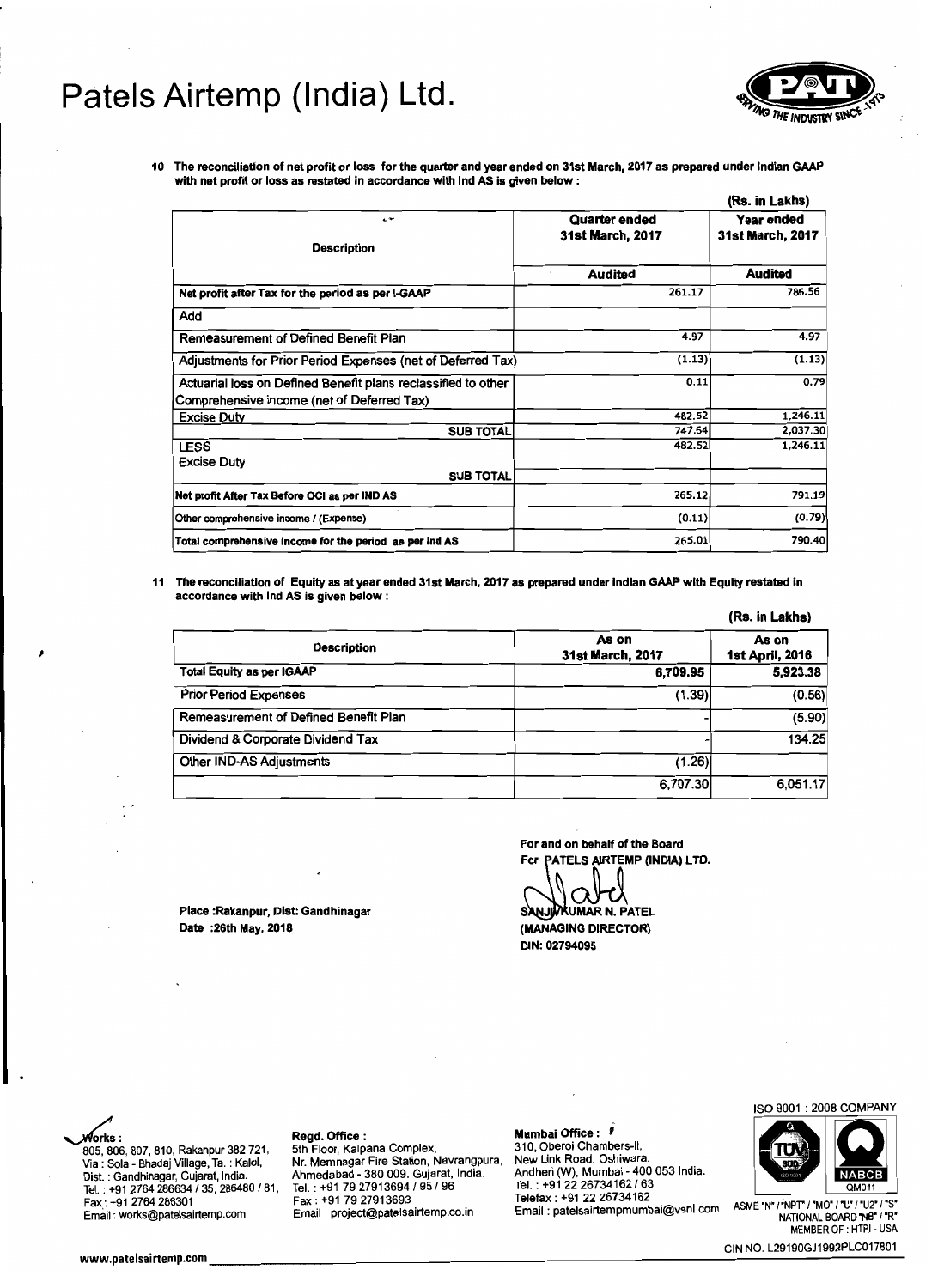

**On** 

## **Standalone Statement of Assets and Liabilities as on 31st March, 2018**

|                                       | <b>Particulars</b>                                | As at<br>31st March, 2018 | As at<br>31st March, 2017 |
|---------------------------------------|---------------------------------------------------|---------------------------|---------------------------|
| <b>Assets</b>                         |                                                   | (Audited)                 | (Audited)                 |
| <b>Non-current assets</b><br>1        |                                                   |                           |                           |
|                                       | Property, plant and equipment                     | 2137.94                   | 2270.38                   |
| Capital work-in-progress              |                                                   | 0.00                      | 50.99                     |
| Other intangible assets               |                                                   | 2.30                      | 12.40                     |
|                                       | <b>Non-current financial assets</b>               | 2140.23                   | 2333.78                   |
|                                       | Other non-current assets                          | 25.62                     | 23.65                     |
|                                       | <b>Total non-current financial assets</b>         | 25.62                     | 23.65                     |
| $\mathbf{2}$<br><b>Current assets</b> |                                                   |                           |                           |
| Inventories                           |                                                   | 5080.35                   | 2931.23                   |
| financial asset                       |                                                   | 5080.35                   | 2931.23                   |
|                                       | <b>Current investments</b>                        |                           |                           |
| <b>Trade receivables</b>              |                                                   | 6238.66                   | 5680.68                   |
|                                       | Cash and cash equivalents                         | 425.80                    | 830.62                    |
|                                       | Bank balance other than cash and cash equivalents | 545.15                    | 585.72                    |
|                                       | Short term Loans & advances                       | 222.68                    | 348.32                    |
|                                       | Other current assets                              | 128.77                    | 80.85                     |
|                                       | <b>Total current financial assets</b>             | 7561.06                   | 7526.19                   |
|                                       | <b>Total assets</b>                               | 14807.27                  | 12814.84                  |
| <b>Equity and liabilities</b>         |                                                   |                           |                           |
| <b>Equity</b><br>1                    |                                                   |                           |                           |
|                                       | Equity attributable to owners of parent           |                           |                           |
| Equity share capital                  |                                                   | 507.02                    | 507.02                    |
| Other equity                          |                                                   | 6895.28                   | 6200.28                   |
|                                       | <b>Total equity</b>                               | 7402.30                   | 6707.30                   |
| 2<br><b>Liabilities</b>               |                                                   |                           |                           |
| <b>Non-current liabilities</b>        |                                                   |                           |                           |
|                                       | <b>Non-current financial liabilities</b>          |                           |                           |
|                                       | Long-term Borrowings                              | 798.30                    | 644.42                    |
|                                       | <b>Total non-current financial liabilities</b>    | 798.30                    | 644.42                    |
| Long Térm Provisions                  |                                                   | 29.12                     | 35.48                     |
|                                       | Deferred tax liabilities (net)                    | 204.15                    | 253.89                    |
|                                       | <b>Total non-current liabilities</b>              | 233.27                    | 289.37                    |
| <b>Current liabilities</b>            |                                                   |                           |                           |
|                                       | <b>Current financial liabilities</b>              |                           |                           |
|                                       | Short-Term Borrowings                             | 2240.51                   | 1711.84                   |
|                                       | Trade payables, current                           | 3119.08                   | 1956.68                   |
|                                       | Other current financial liabilities               |                           |                           |
|                                       | <b>Total current financial liabilities</b>        | 5359.59                   | 3668.52                   |
|                                       | Other current liabilities                         | 934.31                    | 1467.17                   |
|                                       | <b>Short term Provisions</b>                      | 29.12                     | 5.27                      |
|                                       | <b>Current tax liabilities (Net)</b>              | 50.38                     | 32.78                     |
|                                       | Deferred government grants, Current               |                           |                           |
|                                       | <b>Total current liabilities</b>                  | 1013.81                   | 1505.22                   |
|                                       | <b>Total equity and liabilites</b>                | 14807.27                  | 12814.84                  |

 $\frac{6.68}{6.52}$ <br>  $\frac{8.52}{7.17}$ <br>  $\frac{6.7}{7.17}$ <br>  $\frac{6.27}{7.17}$  $\mathbb{N}$  N  $\mathbb{Z}/$ 

~orks: Regd. OffIce: Mumbai Office : 805,806,807.810, Rakanpur 382721, 5th Floor, Kalpana Complex, 310, Oberoi Chambers-II, Via : Sola - Bhadaj Village, Ta.. Kalol, Nr. Memnagar Fire Station, Navrangpura. New Link Road, Oshiwara. Tel. : +91 2764 286634 f 35,286480 f *81,* Tel. : +91 79 27913694 f 95 f *96* Tel. : +91 2226734162 f *63* 

Dist, : Gandhinagar, Gujarat, India. Ahmedabad - 380 009. Gujarat, India. Andheri (W), Mumbai - 400 053 India, – Telefax : +91 22 26734162 - "Fax : +91 79 27913693 - "Telefax : +91 22 26734162" - "Fax : +91 2764 286301 -<br>"Email : works@patelsairtemp.com Email : project@patelsairtemp.co.in Email : patelsairtempmumbai@vsnl.com ASME

I



 $OMO11$ 

ASME TN' / "NPT" / "MO" / "U" / "U2" / "S"<br>NATIONAL BOARD "NB" / "R"<br>MEMBER OF : HTRI - USA

www.paesalremp.com . <sup>t</sup>\_\_\_\_\_\_\_\_\_\_\_\_\_\_\_\_\_\_\_\_\_\_\_\_\_\_\_\_\_\_\_\_\_\_\_\_\_\_\_\_ CIN NO. L29190GJ1992PLC017801\_ t I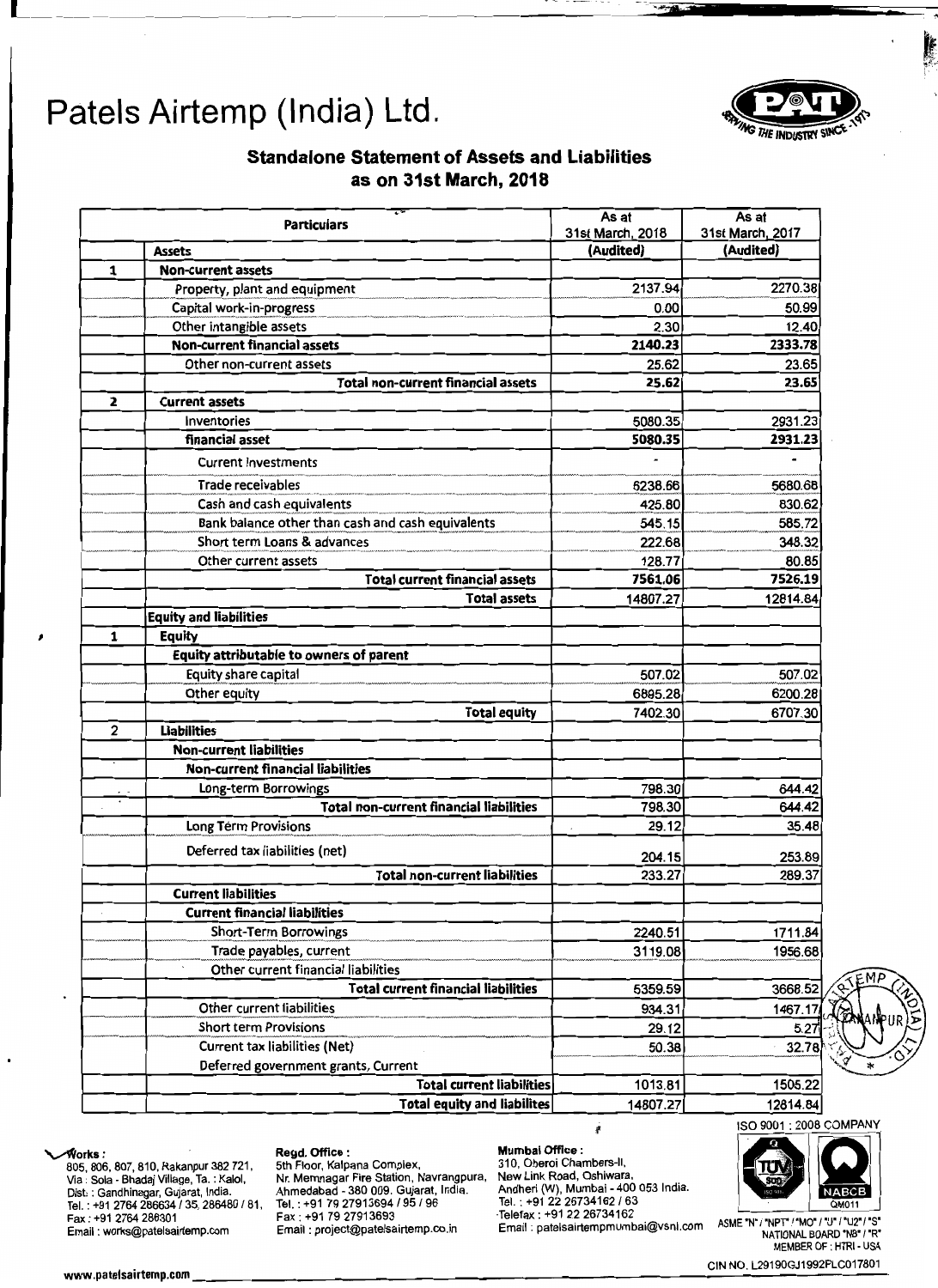# 102, **ANIKET, SHAH & SHAH ASSOCIATES**

### **CHARTERED ACCOUNTANTS**

I

Nr. MUNICIPAL MARKET, C.G. ROAD, NAVRANGPURA,<br>AHMEDABAD - 380 009. PHONE: 26465433 FAX: 079 - 26406983 Email: ca@shahandshah.co.ln

### **INDEPENDENT AUDITOR'S REPORT TO THE BOARD OF DIRECTORS OF PATELS AIRTEMP (INDIA) LIMITED**

1. We have audited the accompanying Statement of Standalone financial results of **PATELS AIRTEMP (INDIA) LIMITED** ('the Company'), for the year ended March 31, 2018 ('the Statement'), being submitted by the Company pursuant to  $\overline{a}$ the requirement of Regulation 33 of the SEBI (Listing Obligations and Disclosure Requirements) Regulations, 2015, as modified by Circular No. CIR/CFD/FAC/62/2016 dated July 5, 2016. Attention is drawn to the fact that the figures for the quarter ended  $31<sup>st</sup>$  March, 2018 and the corresponding quarter ended in the previous year as reported in the Statement are the balancing figures between audited figures in respect of full financial year and the published year to date figures up to the end of the third quarter of relevant financial year. Also, the figures up to the end of the third quarter had only been reviewed and are not subjected to audit.

This Statement has been prepared on the basis of the annual financial statements and reviewed quarterly standalone financial results up to third quarter, which are the responsibility of the Company's Management. Our responsibility is to express an opinion on the Statement based on our audit of such standalone financial statements which have been prepared in accordance with the recognition and measurement principles laid down in the Companies (Indian Accounting Standards) Rules, 2015 as per Section 133 of the Companies Act, 2013 and other accounting principles generally accepted in India and in compliance with Regulations 33 of the Listing Regulations.

2. We conducted our audit in accordance with the Standards on Auditing issued by the Institute of Chartered Accountants of India. Those Standards require that we comply with ethical requirements and plan and perform the audit to obtain reasonable assurance about whether the Statement is free from material misstatement. An audit involves performing procedures to obtain audit evidence about the amounts and the disclosures in the Statement. The procedures selected depend on the auditor's judgment, including the assessment of the risks' of material misstatement of the Statement, whether due to fraud or error. **In**  making those risk assessments, the auditor cohsiders internal control relevant to the Company's preparation and fair presentation  $\mathfrak{p}$ f the Statement in order to . design audit procedures that are appropriate in the circumstances, but not for the purpose of expressing an entity and the effectiveness of the Company's

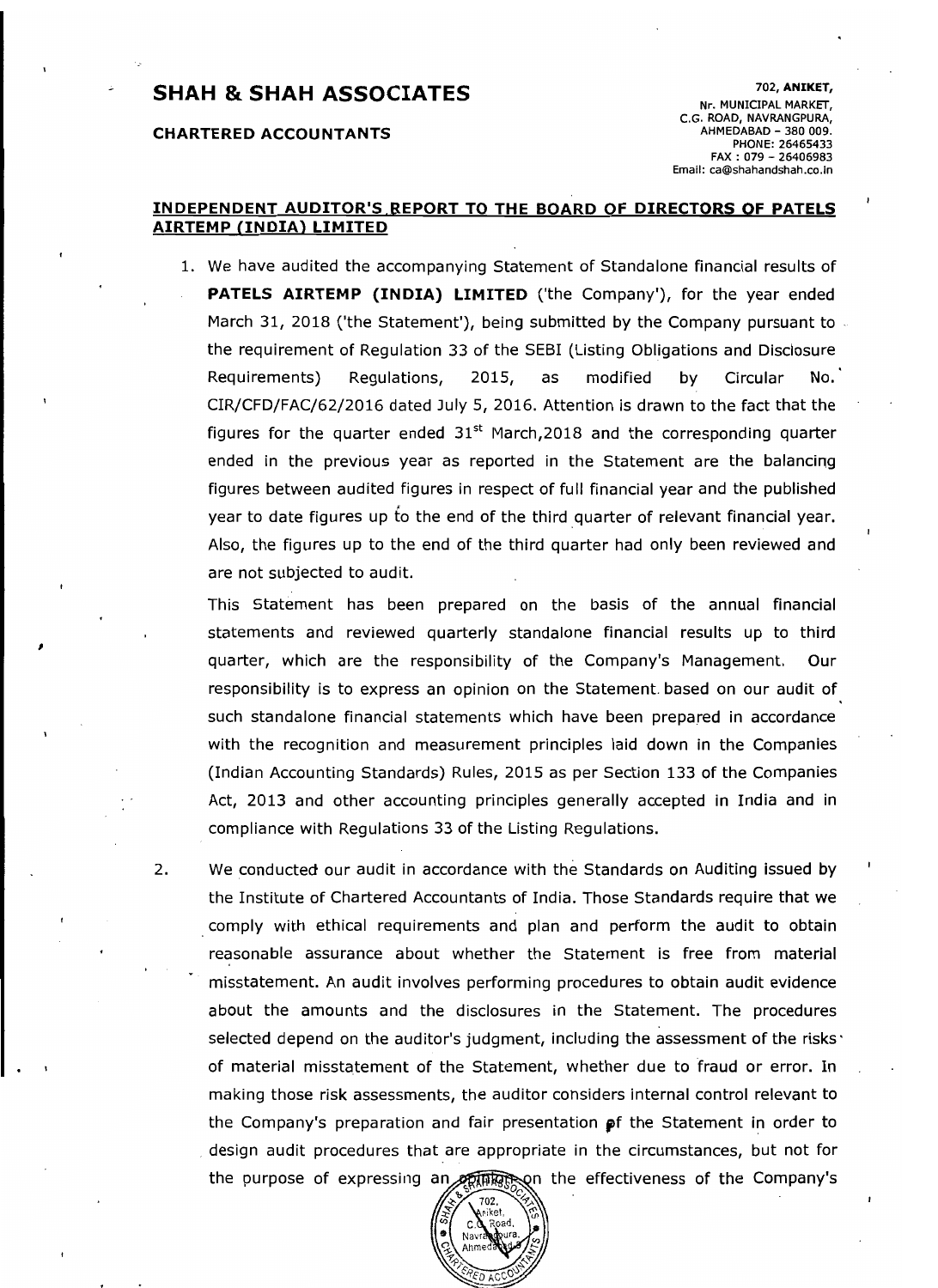# 702, **ANIKET, SHAH & SHAH ASSOCIATES** Nr. MUNICIPAL MARKET,

### **CHARTERED ACCOUNTANTS**

C.G. ROAD, NAVRANGPURA,<br>AHMEDABAD - 380 009. PHONE: 26465433 FAX: 079 - 26406983 Email: ca@shahandshah.co.in

internal control. An audit also includes evaluating the appropriateness of the accounting policies used and the reasonableness of the accounting estimates made by the Management, as well as evaluating the overall presentation of the Statement. We believe that the audit evidence obtained by us is sufficient and appropriate to provide a basis for our audit opinion.

- 3. In our opinion and to the best of our information and according to the explanations given to us, the Statement:
	- (i) is presented in accordance with the requirements of Regulation 33 of the SEBI (Listing Obligations and Disclosure Requirements) Regulations, 2015, as modified by Circular No, CIR/CFD/FAC/62/201 6 dated July 5, 2016; and
	- (ii) gives a true and fair view in conformity with the aforesaid Indian Accounting Standards and other accounting principles generally accepted in India of the net profit and total comprehensive income and other Financial information of the Company for the year ended March 31, 2018.
- 4. The company had prepared financial results for the year ended March 31, 2017 based on the financial statements for the year ended March 31, 2017 prepared in accordance with Accounting Standards ('AS') prescribed under Section 133 of the Act, read with Rule 7 of the Companies (Accounts) rules, 2014 (as amended) which were audited by the predecessor auditors of the company, whose report dated  $30<sup>th</sup>$  May, 2017 expressed an unmodified opinion. These financial results for the year ended March 31, 2017 have been' adjusted for the difference in the accounting prjnciples adopted by the Company on transition to Ind AS laid down in the Companies (Indian Accounting Standards) Rules, 2015 (as amended) under Section 133 of the Companies Act, 2013, which have been audited by us. Our opinion is not modified in respect of this matter.



**For SHAH & SHAH ASSOCIATES** Chartered Accountants Firm Regn. No. 113742W

 $N \cdot \begin{pmatrix} 1 & 1 & 1 \end{pmatrix}$ 

**VASANT C. TANNA** exactive Place : Ahmedabad **PARTNER PERTNER PARTNER**<br>Date : 26<sup>th</sup> May, 2018 Date : 26<sup>th</sup> May, 2018 Membership Number: 100 422